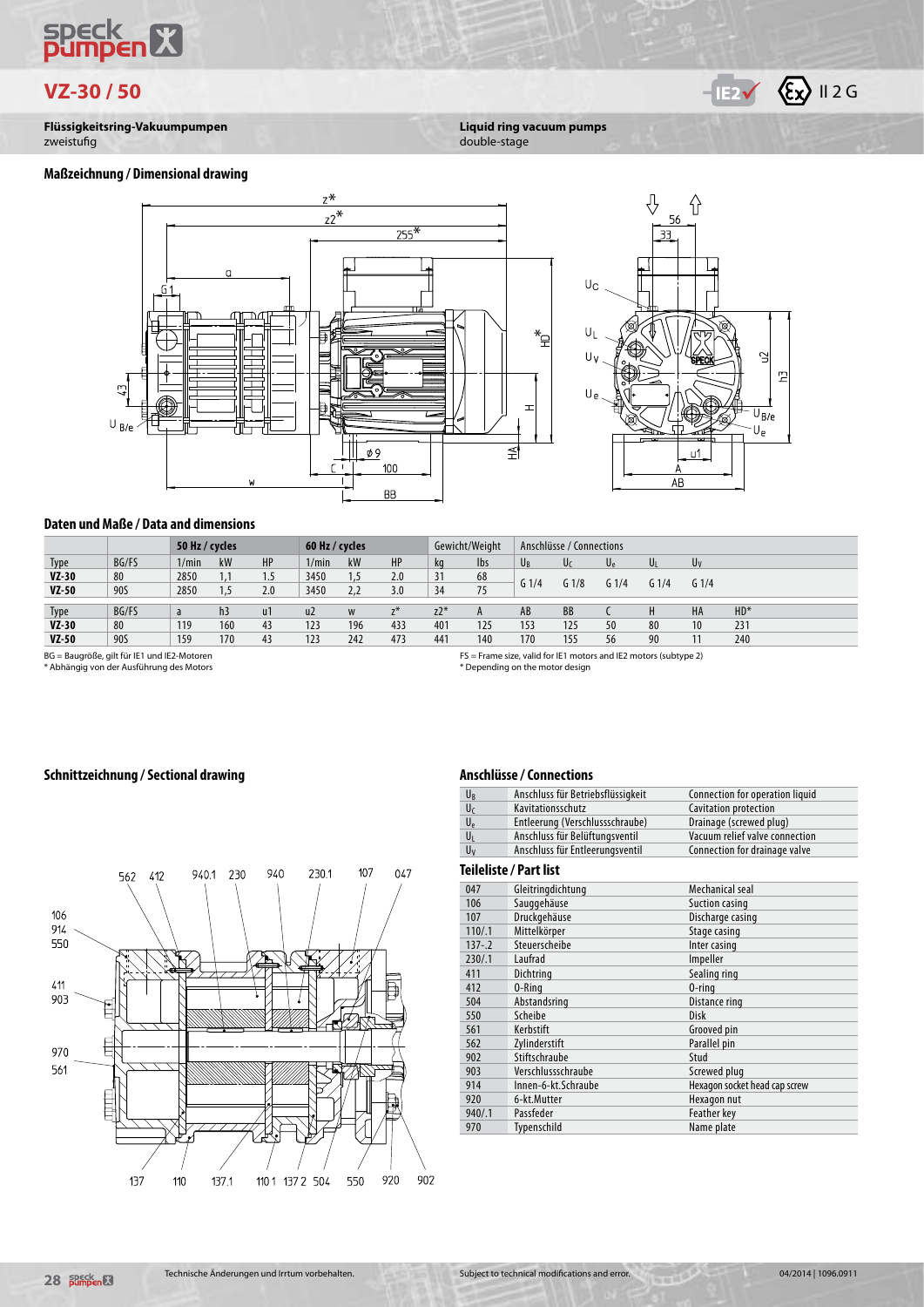**SPECK**<br>**D: Impen 53** 

**VZ-30 / 50**

**Flüssigkeitsring-Vakuumpumpen** zweistufig

**Liquid ring vacuum pumps**

#### double-stage

#### **50 Hz | Kennlinien / Characteristic curves 60 Hz | Kennlinien / Characteristic curves**



#### **Saugvermögen und Leistungsbedarf in Abhängigkeit vom Ansaugdruck**

Die Kennlinien gelten bei Verdichtung trockener Luft von 20 °C vom Ansaugdruck auf Atmosphärendruck (1013 mbar) bei Nenndrehzahl und Antrieb mit Drehstrommotoren. Betriebsflüssigkeit ist Wasser mit 15 °C.

Die Toleranz des Saugvermögens beträgt –10%, die des Leistungsbedarfs +10%.

Bei abweichenden Betriebsbedingungen (z.B. abweichende Daten des zu fördernden Gases oder der Betriebsflüssigkeit, Mitförderung von Zusatzflüssigkeit, Förderung von Gas-Dampfgemischen) ändern sich die Kennlinien.

#### **Suction capacity and power consumption depending on inlet pressure**

The characteristics are applicable for compression of 20 °C (68 °F) dry air from inlet pressure to atmospheric pressure (1013 mbar / 30 inch Hg a) for nominal speed and drive with three phase motors. Ring liquid is water at 15 °C (59 °F).

The tolerance of the suction capacity is –10% and of the power consumption +10%.

With different operating conditions the characteristic curves change (e.g. differing gas operating liquid conditions, conveying of additional liquids and/or pumping of gas-steam mixtures).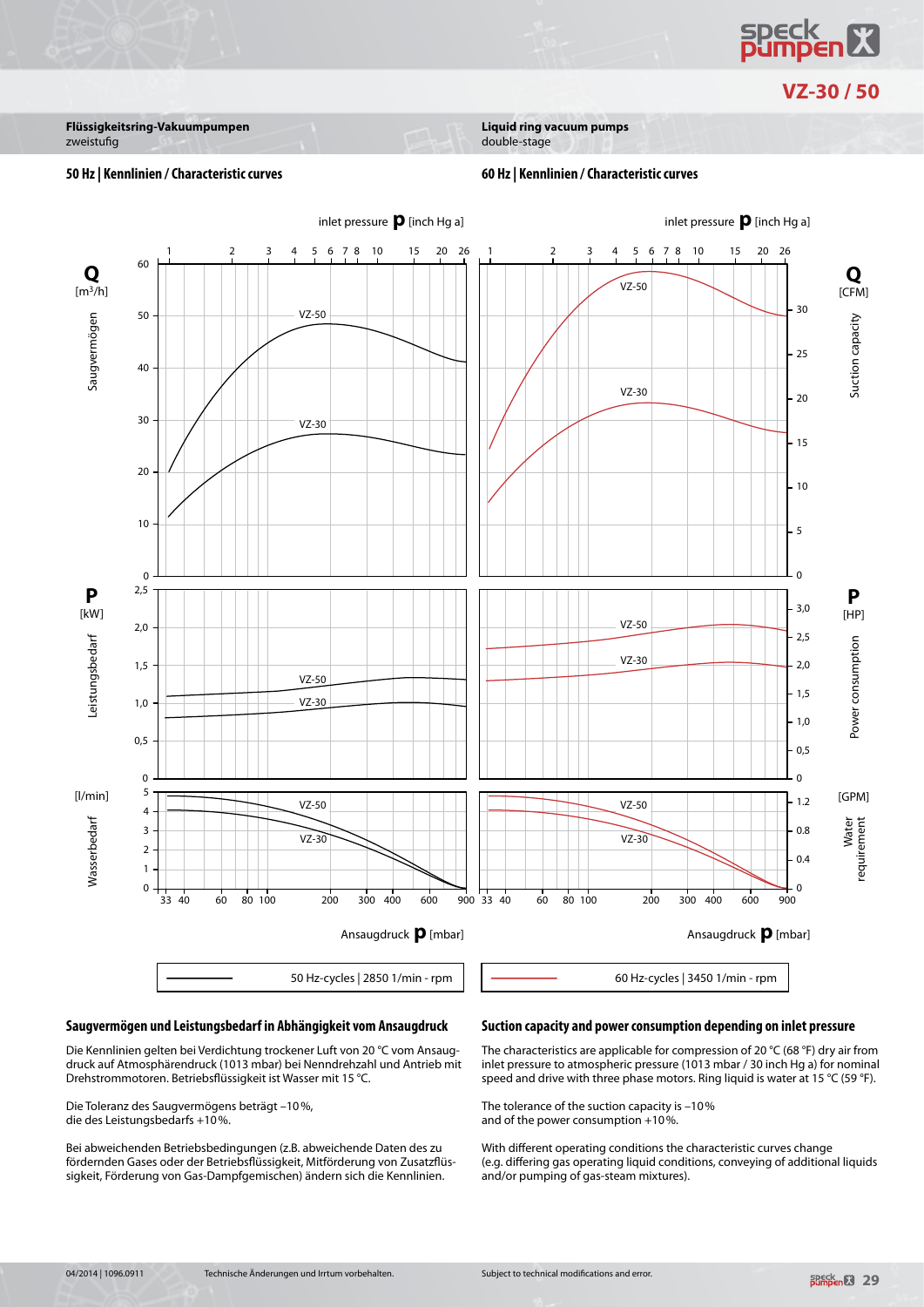# speck<br>**Dumben** X

**VZ-110 / 140 / 180 IV IV IV IV IV II 1/2 G** 

**Flüssigkeitsring-Vakuumpumpen** zweistufig

#### **Maßzeichnung / Dimensional drawing**





**Liquid ring vacuum pumps**

double-stage



#### **Daten und Maße / Data and dimensions**

|               |             | 50 Hz / cycles |                |                | 60 Hz / cycles |       |       |       | Gewicht/Weight |         | Anschlüsse / Connections |         |                  |                  |                  |                  |         |
|---------------|-------------|----------------|----------------|----------------|----------------|-------|-------|-------|----------------|---------|--------------------------|---------|------------------|------------------|------------------|------------------|---------|
| Type          | BG/FS       | 1/min          | kW             | HP             | 1/min          | kW    | HP    | kg    | <b>lbs</b>     | $U_{R}$ | U <sub>C</sub>           | $U_{e}$ | $U_{e1}$         | UL               | $U_m$            | $U_{53}$         | $U_V$   |
| VZ-110        | 100L        | 1450           | 3,0            | 4.0            | 1750           | 4,0   | 5.4   | 92    | 203            |         |                          |         |                  |                  |                  |                  |         |
| VZ-140        | 112M        | 1450           | 4,0            | 5.4            | 1750           | 5,5   | 7.4   | 110   | 243            | $G_1/2$ | G <sub>1/4</sub>         | $G_1/2$ | G <sub>1/4</sub> | G <sub>1/2</sub> | G <sub>1/4</sub> | G <sub>3/4</sub> | $G_1/2$ |
| <b>VZ-180</b> | <b>132S</b> | 1450           | 5,5            | 7.4            | 1750           | 8,2   | 11.0  | 132   | 291            |         |                          |         |                  |                  |                  |                  |         |
|               |             |                |                |                |                |       |       |       |                |         |                          |         |                  |                  |                  |                  |         |
| <b>Type</b>   | BG/FS       | a              | m <sub>1</sub> | m <sub>2</sub> | $Z^*$          | $Z^*$ | $AD*$ | $LB*$ |                |         |                          |         |                  |                  |                  |                  |         |
| <b>VZ-110</b> | 100L        | 239            | 333            | 299            | 659            | 592   | 155   | 303   |                |         |                          |         |                  |                  |                  |                  |         |
| VZ-140        | 112M        | 269            | 363            | 329            | 715            | 648   | 168   | 329   |                |         |                          |         |                  |                  |                  |                  |         |
| <b>VZ-180</b> | 1325        | 339            | 433            | 399            | 835            | 769   | 188   | 379   |                |         |                          |         |                  |                  |                  |                  |         |

BG = Baugröße, gilt für IE1 und IE2-Motoren \* Abhängig von der Ausführung des Motors Flanschanschlussmaße nach EN 1092-2 PN 10 und ANSI B 16.5

VZ-110 / 140 / 180 auch in Grundplattenbauweise erhältlich.

Siehe Prospekt Flüssigkeitsring-Vakuumpumpen – Grundplatten-Bauweise: VZ-110G / 140G / 180G

### **Schnittzeichnung / Sectional drawing**



FS = Frame size, valid for IE1 motors and IE2 motors (subtype 2)

\* Depending on the motor design Flange connecting dimensions according to EN 1092-2 PN 10 and ANSI B 16.5

VZ-110 / 140 / 180 also available in base plate version.

See brochure Liquid ring vacuum pumps – base plate version: VZ-110G / 140G / 180G

#### **Anschlüsse / Connections**

| U <sub>B</sub>        | Anschluss für Betriebsflüssigkeit | Connection for operation liquid |  |  |  |  |
|-----------------------|-----------------------------------|---------------------------------|--|--|--|--|
| Uc                    | Kavitationsschutz                 | Cavitation protection           |  |  |  |  |
| Ue                    | Entleerung (Verschlussschraube)   | Drainage (screwed plug)         |  |  |  |  |
| Uı                    | Anschluss für Belüftungsventil    | Vacuum relief valve connection  |  |  |  |  |
| $U_m$                 | Anschluss für Manometer           | Pressure gauge connection       |  |  |  |  |
| U <sub>S3</sub>       | Anschluss für Sensor              | <b>Connection for sensor</b>    |  |  |  |  |
| Uv                    | Anschluss für Entleerungsventil   | Connection for drainage valve   |  |  |  |  |
| eileliste / Part list |                                   |                                 |  |  |  |  |

#### Te

| 047        | Gleitringdichtung    | Mechanical seal               |
|------------|----------------------|-------------------------------|
| 106        | Sauggehäuse          | Suction casing                |
| 107        | Druckgehäuse         | Discharge casing              |
| 110/.1     | Mittelkörper         | Stage casing                  |
| $137 - 2$  | Steuerscheibe        | Inter casing                  |
| 230/.1     | Laufrad              | Impeller                      |
| 360        | Lagerdeckel          | <b>Bearing cover</b>          |
| $411 - .3$ | Dichtring            | Sealing ring                  |
| 412/1      | 0-Ring               | $0$ -ring                     |
| 525        | Abstandshülse        | Distance sleeve               |
| 550        | Scheibe              | Disk                          |
| 561        | Kerbstift            | Grooved pin                   |
| 562        | Zylinderstift        | Parallel pin                  |
| 901/.1     | 6-kt. Schraube       | Hexagon head cap screw        |
| $903 - 3$  | Verschlussschraube   | Screwed plug                  |
| 914        | Innen-6-kt. Schraube | Hexagon socket head cap screw |
| 940/.1     | Passfeder            | Feather key                   |
| 970        | Typenschild          | Name plate                    |
|            |                      |                               |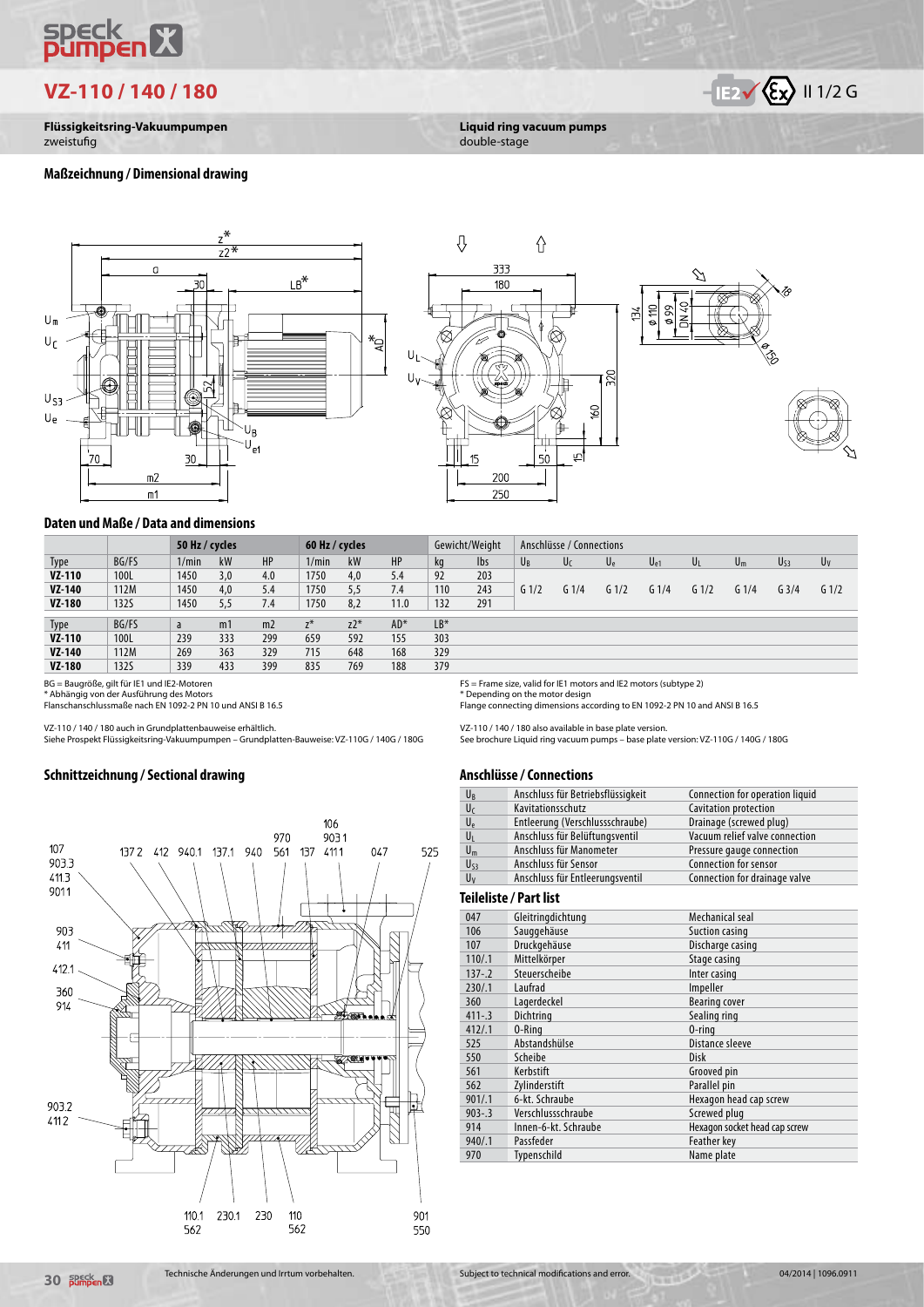

# **VZ-110 / 140 / 180**

**Flüssigkeitsring-Vakuumpumpen** zweistufig

**Liquid ring vacuum pumps**

## double-stage

#### **50 Hz | Kennlinien / Characteristic curves 60 Hz | Kennlinien / Characteristic curves**



#### **Saugvermögen und Leistungsbedarf in Abhängigkeit vom Ansaugdruck**

Die Kennlinien gelten bei Verdichtung trockener Luft von 20 °C vom Ansaugdruck auf Atmosphärendruck (1013 mbar) bei Nenndrehzahl und Antrieb mit Drehstrommotoren. Betriebsflüssigkeit ist Wasser mit 15 °C.

Die Toleranz des Saugvermögens beträgt –10%, die des Leistungsbedarfs +10%.

Bei abweichenden Betriebsbedingungen (z.B. abweichende Daten des zu fördernden Gases oder der Betriebsflüssigkeit, Mitförderung von Zusatzflüssigkeit, Förderung von Gas-Dampfgemischen) ändern sich die Kennlinien.

#### **Suction capacity and power consumption depending on inlet pressure**

The characteristics are applicable for compression of 20 °C (68 °F) dry air from inlet pressure to atmospheric pressure (1013 mbar / 30 inch Hg a) for nominal speed and drive with three phase motors. Ring liquid is water at 15 °C (59 °F).

The tolerance of the suction capacity is –10% and of the power consumption +10%.

With different operating conditions the characteristic curves change (e.g. differing gas operating liquid conditions, conveying of additional liquids and/or pumping of gas-steam mixtures).